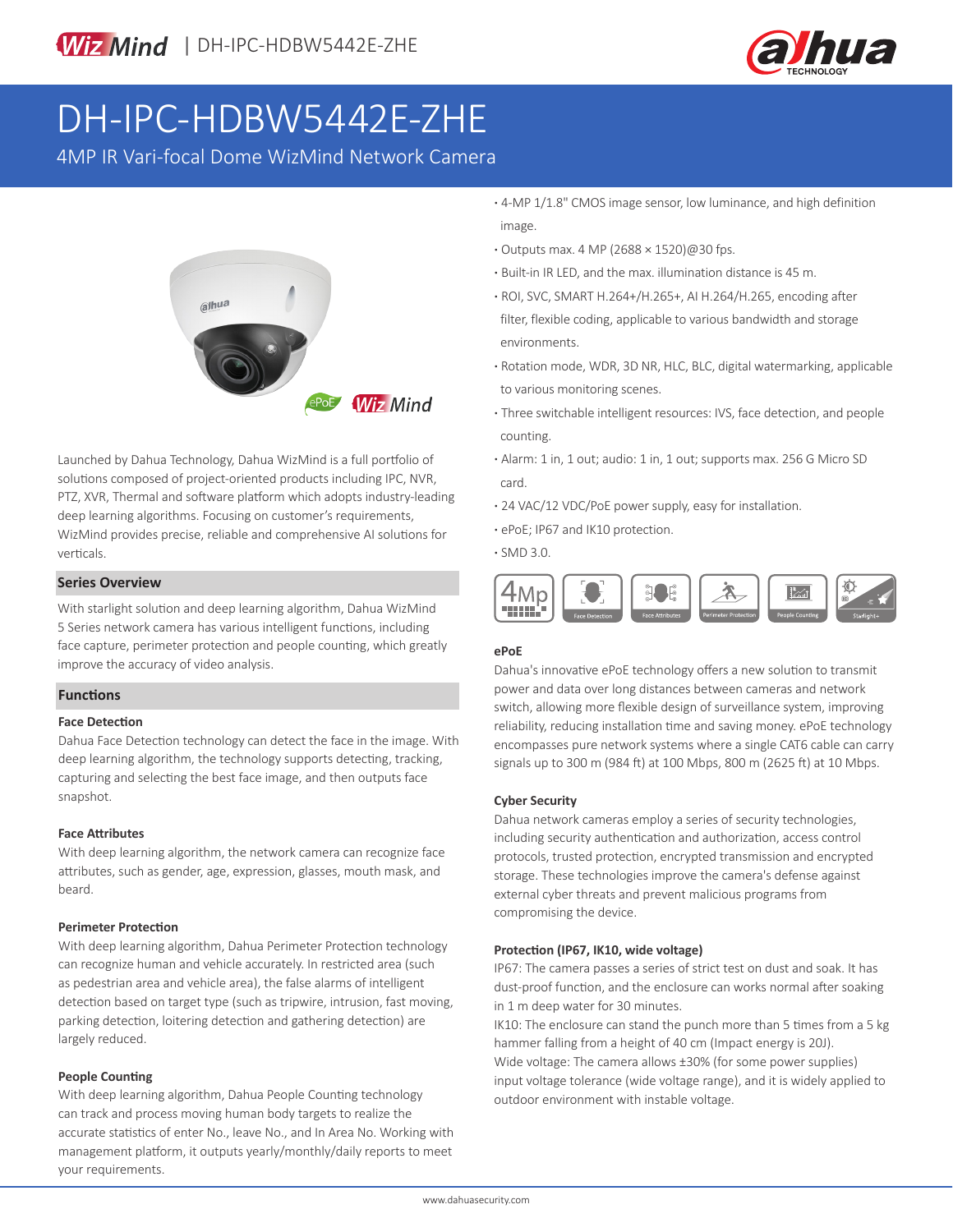# Wiz Mind | DH-IPC-HDBW5442E-ZHE

#### **Technical Specification**

| Camera                          |      |                                                                                           |                       |                      |                        |
|---------------------------------|------|-------------------------------------------------------------------------------------------|-----------------------|----------------------|------------------------|
| <b>Image Sensor</b>             |      | 1/1.8" CMOS                                                                               |                       |                      |                        |
| Max. Resolution                 |      | 2688 (H) × 1520 (V)                                                                       |                       |                      |                        |
| <b>ROM</b>                      |      | <b>128 MB</b>                                                                             |                       |                      |                        |
| <b>RAM</b>                      |      | 1 GB                                                                                      |                       |                      |                        |
| <b>Scanning System</b>          |      | Progressive                                                                               |                       |                      |                        |
| <b>Electronic Shutter Speed</b> |      | Auto/Manual 1/3 s-1/100,000 s                                                             |                       |                      |                        |
| Min. Illumination               |      | 0.003 lux@F1.8 (Color, 30 IRE)<br>0.0003 lux@F1.8 (B/W, 30 IRE)<br>0 lux (Illuminator on) |                       |                      |                        |
| S/N Ratio                       |      | $>56$ dB                                                                                  |                       |                      |                        |
| <b>Illumination Distance</b>    |      | 45 m (147.64 ft) (IR)                                                                     |                       |                      |                        |
| Illuminator On/Off Control      |      | Auto                                                                                      |                       |                      |                        |
| <b>Illuminator Number</b>       |      | 3 (IR LED)                                                                                |                       |                      |                        |
| Pan/Tilt/Rotation Range         |      | Pan: 0°-355°<br>Tilt: 0°-65°<br>Rotation: 0°-355°                                         |                       |                      |                        |
| Lens                            |      |                                                                                           |                       |                      |                        |
| Lens Type                       |      | Motorized vari-focal                                                                      |                       |                      |                        |
| Lens Mount                      |      | $\phi$ 14                                                                                 |                       |                      |                        |
| Focal Length                    |      | $2.7$ mm $-12$ mm                                                                         |                       |                      |                        |
| Max. Aperture                   |      | F1.8                                                                                      |                       |                      |                        |
| Field of View                   |      | Horizontal: 114°-47°<br>Vertical: 62°-26°<br>Diagonal: 136°-56°                           |                       |                      |                        |
| Iris Control                    |      | Auto                                                                                      |                       |                      |                        |
| Close Focus Distance            |      | 1.2 m (3.94 ft)                                                                           |                       |                      |                        |
| <b>DORI</b><br><b>Distance</b>  | Lens | Detect                                                                                    | Observe               | Recognize            | Identify               |
|                                 | W    | 57.5 m<br>(188.65 ft)                                                                     | 23.0 m<br>(75.46 ft)  | 11.5 m<br>(37.73 ft) | 5.7 m<br>$(18.70)$ ft) |
|                                 | Τ    | 130.7 m<br>(428.81 ft)                                                                    | 52.3 m<br>(171.59 ft) | 26.1 m<br>(85.63 ft) | 13.1 m<br>(42.98 ft)   |
|                                 |      |                                                                                           |                       |                      |                        |

Smart Event

| <b>IVS</b>                 | Abandoned object; missing object                                                                                                                                                                                                                                                                                                                                                                                                                                                                                           |  |  |  |
|----------------------------|----------------------------------------------------------------------------------------------------------------------------------------------------------------------------------------------------------------------------------------------------------------------------------------------------------------------------------------------------------------------------------------------------------------------------------------------------------------------------------------------------------------------------|--|--|--|
| <b>Heat Map</b>            | Yes                                                                                                                                                                                                                                                                                                                                                                                                                                                                                                                        |  |  |  |
| Professional, intelligent  |                                                                                                                                                                                                                                                                                                                                                                                                                                                                                                                            |  |  |  |
| IVS (Perimeter Protection) | Intrusion, tripwire, fast moving (the three functions<br>support the classification and accurate detection<br>of vehicle and human); loitering detection, people<br>gathering, and parking detection                                                                                                                                                                                                                                                                                                                       |  |  |  |
| <b>SMD 3.0</b>             | Less false alarm, longer detection distance                                                                                                                                                                                                                                                                                                                                                                                                                                                                                |  |  |  |
| <b>Face Detection</b>      | Face detection; track; snapshot; snapshot optimization;<br>optimal face snapshot upload; face enhancement; face<br>exposure; face attributes extraction including 6 attributes<br>(gender, age, glasses, expressions, mask, and beard) and<br>8 expressions (angry, sad, disgusted, scared, surprised,<br>calm, happy, confused); face snapshot set as face or<br>one-inch photo; snapshot strategies (real-time snapshot,<br>quality priority and optimization snapshot); face angle<br>filter; optimization time setting |  |  |  |

| People Counting                | Tripwire people counting and people counting in area,<br>generating and exporting report (day/month/year);<br>queue management, generating and exporting report<br>(day/month); 4 rules can be set for tripwire, people<br>counting in area and queue management                                                                                                                                                                                                                                     |  |  |
|--------------------------------|------------------------------------------------------------------------------------------------------------------------------------------------------------------------------------------------------------------------------------------------------------------------------------------------------------------------------------------------------------------------------------------------------------------------------------------------------------------------------------------------------|--|--|
| Smart Search                   | Work together with Smart NVR to perform refine<br>intelligent search, event extraction and merging to event<br>videos                                                                                                                                                                                                                                                                                                                                                                                |  |  |
| Video                          |                                                                                                                                                                                                                                                                                                                                                                                                                                                                                                      |  |  |
| Video Compression              | H.265; H.264; H.264H; H.264B; MJPEG (Only supported<br>by the sub stream)                                                                                                                                                                                                                                                                                                                                                                                                                            |  |  |
| Smart Codec                    | Smart H.265+; Smart H.264+                                                                                                                                                                                                                                                                                                                                                                                                                                                                           |  |  |
| AI Coding                      | AI H.265; AI H.264                                                                                                                                                                                                                                                                                                                                                                                                                                                                                   |  |  |
| Video Frame Rate               | Main stream: 2688 × 1520@(1 fps-25/30 fps)<br>Sub stream: D1@(1 fps-50/60 fps)<br>Third stream: $1080p@(1$ fps-50/60 fps)<br>*The values above are the max. frame rates of each<br>stream; for multiple streams, the values will be subjected<br>to the total encoding capacity.                                                                                                                                                                                                                     |  |  |
| <b>Stream Capability</b>       | 3 streams                                                                                                                                                                                                                                                                                                                                                                                                                                                                                            |  |  |
| Resolution                     | 2688 × 1520; 2304 × 1296; 1080p (1920 × 1080); 1.3M<br>(1280 × 960); 720p (1280 × 720); D1 (704 × 576/704 ×<br>480); VGA (640 × 480); CIF (352 × 288/352 × 240)                                                                                                                                                                                                                                                                                                                                      |  |  |
| <b>Bit Rate Control</b>        | CBR/VBR                                                                                                                                                                                                                                                                                                                                                                                                                                                                                              |  |  |
| Video Bit Rate                 | H.264: 32 kbps-8192 kbps<br>H.265: 32 kbps-8192 kbps                                                                                                                                                                                                                                                                                                                                                                                                                                                 |  |  |
| Day/Night                      | Auto(ICR)/Color/B/W                                                                                                                                                                                                                                                                                                                                                                                                                                                                                  |  |  |
| BLC                            | Yes                                                                                                                                                                                                                                                                                                                                                                                                                                                                                                  |  |  |
| HLC                            | Yes                                                                                                                                                                                                                                                                                                                                                                                                                                                                                                  |  |  |
| WDR                            | 140 dB                                                                                                                                                                                                                                                                                                                                                                                                                                                                                               |  |  |
| Scene Self-adaptation<br>(SSA) | Yes                                                                                                                                                                                                                                                                                                                                                                                                                                                                                                  |  |  |
| <b>White Balance</b>           | Auto; natural; street lamp; outdoor; manual; regional<br>custom                                                                                                                                                                                                                                                                                                                                                                                                                                      |  |  |
| Gain Control                   | Auto; Manual                                                                                                                                                                                                                                                                                                                                                                                                                                                                                         |  |  |
| <b>Noise Reduction</b>         | 3D NR                                                                                                                                                                                                                                                                                                                                                                                                                                                                                                |  |  |
| <b>Motion Detection</b>        | OFF/ON (4 areas, rectangular)                                                                                                                                                                                                                                                                                                                                                                                                                                                                        |  |  |
| Region of Interest (RoI)       | Yes (4 areas)                                                                                                                                                                                                                                                                                                                                                                                                                                                                                        |  |  |
| <b>Image Stabilization</b>     | Electronic Image Stabilization (EIS)                                                                                                                                                                                                                                                                                                                                                                                                                                                                 |  |  |
| Smart Illumination             | Yes                                                                                                                                                                                                                                                                                                                                                                                                                                                                                                  |  |  |
| Defog                          | Yes                                                                                                                                                                                                                                                                                                                                                                                                                                                                                                  |  |  |
| Image Rotation                 | 0°/90°/180°/270°                                                                                                                                                                                                                                                                                                                                                                                                                                                                                     |  |  |
| Mirror                         | Yes                                                                                                                                                                                                                                                                                                                                                                                                                                                                                                  |  |  |
| <b>Privacy Masking</b>         | 8 areas                                                                                                                                                                                                                                                                                                                                                                                                                                                                                              |  |  |
| Audio                          |                                                                                                                                                                                                                                                                                                                                                                                                                                                                                                      |  |  |
| <b>Audio Compression</b>       | PCM; G.711a; G.711Mu; G.726; G.723                                                                                                                                                                                                                                                                                                                                                                                                                                                                   |  |  |
| Alarm                          |                                                                                                                                                                                                                                                                                                                                                                                                                                                                                                      |  |  |
| Alarm Event                    | No SD card; SD card full; SD card error; network<br>disconnection; IP conflict; illegal access; motion<br>detection; video tampering; defocus detection; scene<br>changing; tripwire; intrusion; abandoned object;<br>missing object; fast moving; parking detection; loitering<br>detection; people gathering; input error; intensity<br>change; people counting; face detection; voltage<br>detection; people counting in area; stay detection;<br>people number error detection; queue management |  |  |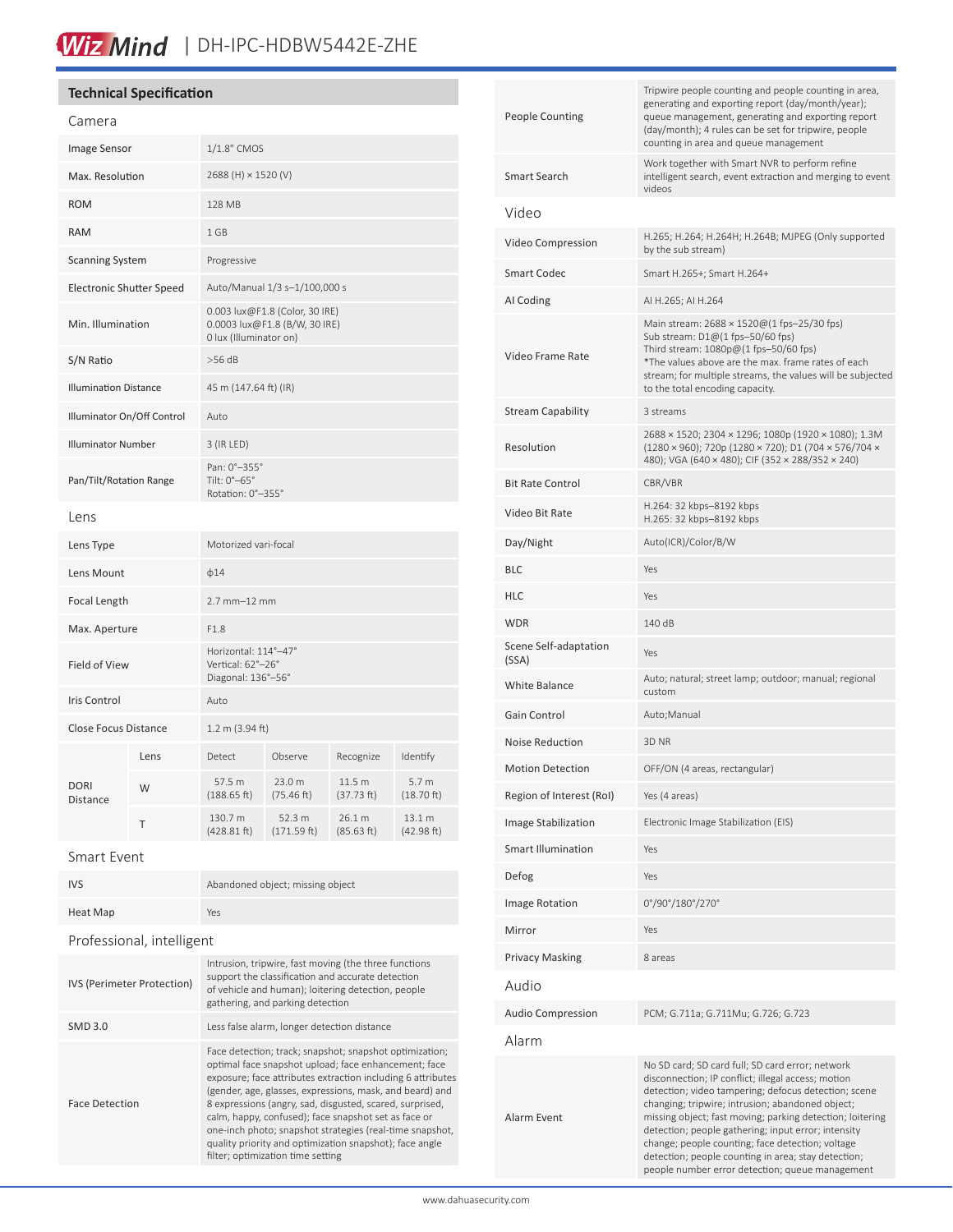### Wiz Mind | DH-IPC-HDBW5442E-ZHE

### Network

| <b>IVELWUIN</b>              |                                                                                                                                                                                                                                                                       |  |  |
|------------------------------|-----------------------------------------------------------------------------------------------------------------------------------------------------------------------------------------------------------------------------------------------------------------------|--|--|
| Network Port                 | RJ-45 (10/100 Enhancement Base-T)                                                                                                                                                                                                                                     |  |  |
| SDK and API                  | Yes                                                                                                                                                                                                                                                                   |  |  |
| <b>Cyber Security</b>        | Video encryption; firmware encryption; configuration<br>encryption; Digest; WSSE; account lockout; security logs;<br>IP/MAC filtering; generation and importing of X.509<br>certification; syslog; HTTPS; 802.1x; trusted boot; trusted<br>execution; trusted upgrade |  |  |
| Network Protocol             | IPv4; IPv6; HTTP; TCP; UDP; ARP; RTP; RTSP; RTCP; RTMP;<br>SMTP; FTP; SFTP; DHCP; DNS; DDNS; QoS; UPnP; NTP;<br>Multicast; ICMP; IGMP; NFS; SAMBA; PPPoE; SNMP;<br>Bonjour                                                                                            |  |  |
| Interoperability             | ONVIF (Profile S/Profile G/Profile T); CGI; P2P; Milestone                                                                                                                                                                                                            |  |  |
| User/Host                    | 20 (Total bandwidth: 88 M)                                                                                                                                                                                                                                            |  |  |
| Storage                      | FTP; SFTP; Micro SD card (support max. 256 GB); NAS                                                                                                                                                                                                                   |  |  |
| <b>Browser</b>               | IE: IE8 and later<br>Chrome<br>Firefox                                                                                                                                                                                                                                |  |  |
| Management Software          | Smart PSS, DSS, DMSS                                                                                                                                                                                                                                                  |  |  |
| <b>Mobile Client</b>         | iOS; Android                                                                                                                                                                                                                                                          |  |  |
| Certification                |                                                                                                                                                                                                                                                                       |  |  |
| Certifications               | CE-LVD: EN 62368-1<br>CE-EMC: Electromagnetic Compatibility Directive<br>2014/30/EU<br>FCC: 47 CFR FCC Part 15, Subpart B<br>UL/CUL: UL60950-1 CAN/CSA C22.2 No.60950-1-07                                                                                            |  |  |
| Port                         |                                                                                                                                                                                                                                                                       |  |  |
| Audio Input                  | 1 channel (terminal)                                                                                                                                                                                                                                                  |  |  |
| <b>Audio Output</b>          | 1 channel (terminal)                                                                                                                                                                                                                                                  |  |  |
| Alarm Input                  | 1 channels in: 5 mA 3 V-5 VDC                                                                                                                                                                                                                                         |  |  |
| Alarm Output                 | 1 channel out: 300 mA 12 VDC                                                                                                                                                                                                                                          |  |  |
| Power                        |                                                                                                                                                                                                                                                                       |  |  |
| Power Supply                 | 12 VDC (±30%)& 24 VAC (±30%); PoE+ (802.3at); ePoE                                                                                                                                                                                                                    |  |  |
| Power Consumption            | Basic: 4.6 W (12 VDC); 4.9 W (24 VAC); 4.9 W (PoE)<br>Max. (max. stream + intelligence + IR on + focus + heater):<br>18 W (12 VDC); 16.9 W (24 VAC); 16.2 W (PoE)                                                                                                     |  |  |
| Environment                  |                                                                                                                                                                                                                                                                       |  |  |
| <b>Operating Temperature</b> | $-40$ °C to +60 °C (-40 °F to +140 °F)                                                                                                                                                                                                                                |  |  |
| <b>Operating Humidity</b>    | $\leq 95\%$                                                                                                                                                                                                                                                           |  |  |
| Storage Temperature          | -40 °C to +60 °C (-40 °F to +140 °F)                                                                                                                                                                                                                                  |  |  |
| Protection                   | IP67; IK10                                                                                                                                                                                                                                                            |  |  |
| Structure                    |                                                                                                                                                                                                                                                                       |  |  |
| Casing                       | Metal + plastic                                                                                                                                                                                                                                                       |  |  |
| <b>Product Dimensions</b>    | $0159$ mm × 117.9 mm (6.26" × 4.64")                                                                                                                                                                                                                                  |  |  |
| Net Weight                   | 950 g (2.09 lb)                                                                                                                                                                                                                                                       |  |  |
| Gross Weight                 | 1200 g (2.65 lb)                                                                                                                                                                                                                                                      |  |  |

| <b>Ordering Information</b> |                       |                                                       |  |  |
|-----------------------------|-----------------------|-------------------------------------------------------|--|--|
| Type                        | Model                 | Description                                           |  |  |
| 4MP Camera                  | DH-IPC-HDBW5442FP-7HF | 4MP IR Vari-focal Dome WizMind<br>Network Camera, PAL |  |  |
| Accessories<br>(Optional)   | <b>PFA138</b>         | <b>Junction Box Bracket</b>                           |  |  |
|                             | PFB211W               | Wall Mount Bracket                                    |  |  |
|                             | PFB300C               | Ceiling Mount Bracket                                 |  |  |
|                             | <b>PFA152-F</b>       | Pole Mount Bracket                                    |  |  |
|                             | PFB201C               | In-ceiling Mount Bracket                              |  |  |
|                             | <b>PFA101</b>         | Mount Adapter                                         |  |  |
|                             | <b>PFM321D</b>        | 12 VDC 1A Power Adapter                               |  |  |
|                             | LR1002-1ET/1EC        | Single-port Long Reach Ethernet<br>over Coax Extender |  |  |
|                             | PFM900-F              | Integrated Mount Tester                               |  |  |

#### **Accessories**

#### Optional:



Wall Mount Bracket



PFB211W



PFB300C Ceiling Mount Bracket



PFA152-E



Junction Box





12 VDC 1A Power Adapter





LR1002-1ET/1EC Single-port Long Reach Ethernet Over Coax Extender



PFM900-E Integrated Mount Tester